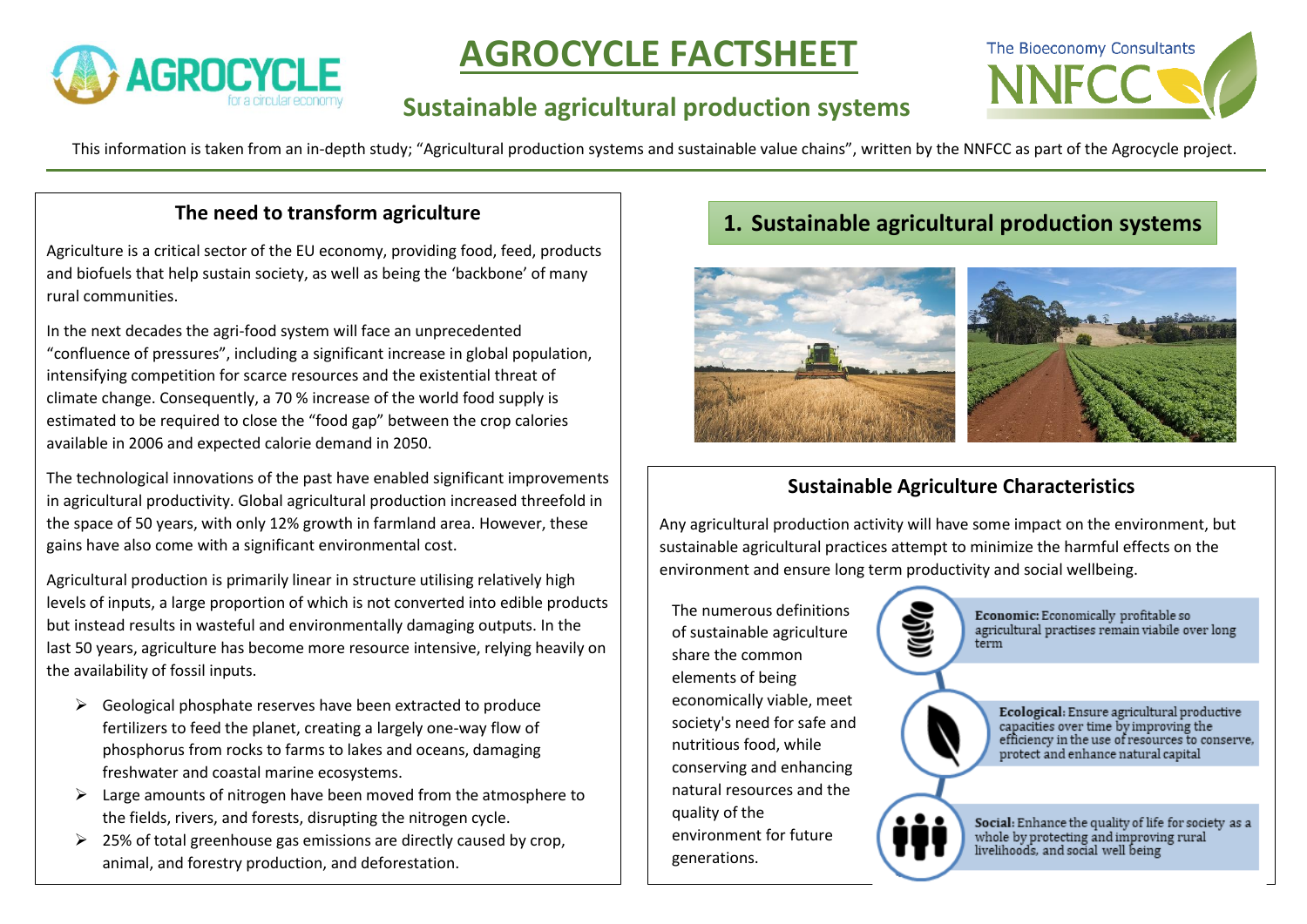The first task of a sustainable production system is to minimise resource investment. The upstream investment in resources, such as fuel, phosphorus, soil, and natural capital impacts of production (e.g. land use, soil degradation) make improving efficiency in the use of resources a priority.

- Currently, most crops absorb just 30% to 50% of applied nutrients from fertilisers and absorb less than 35% of water applied to fields.
- Critical materials such as phosphorus are also wastefully applied, with an estimated 57% of phosphorus fertiliser input to arable soil being lost to inland and coastal waters.

Renewable and non-renewable resource investments should be governed by the following two rules:

- $\triangleright$  Renewable natural capital stocks should only be employed at a rate of less than the natural rate of generation.
- $\triangleright$  Non-renewable natural capital stocks should be exploited no faster than the rate of creation of renewable substitutes.

## **Prevention of avoidable waste**

Avoidable agri-food wastes are material streams that have been mismanaged and disposed of and are typically a mixture of different components.

For the agri-food industry, the primary objective is efficient food production, with as little waste as possible. With the current progress in valorisation technologies and policy, waste and by-products are becoming more valued as a feedstock. This can force a move away from an efficient low waste agri-food system to one where agri-food waste is extracted for its high value. This increased demand for agri-food waste can lead to their increased production, and conflict with any prevention and reduction efforts.

Due to the invested resources embedded in agri-food products, prevention must remain the priority for all avoidable agri-food waste streams. The costs of decreasing food waste are low, but the returns are significant. Less waste means greater agri-food chain efficiency and more competitive goods and services.

## **Minimise resource investments 2. Requirements for a more sustainable agriculture**

## **Circularisation of unavoidable waste**

Unavoidable agri-food wastes are materials arising from food production systems that are not consumable. (e.g. manures, crop residues, leaves, peels).

In order to preserve natural capital, and minimise (and offset) non-renewable resource investment, the closed "agri-loop" circularisation of unavoidable wastes should be prioritised. This recycling of nutrients in the agricultural system will not only offset virgin resource use, but also plays a vital role in farm ecosystems, such as improving soil carbon stocks and overall soil productivity.

 $\triangleright$  Utilising unavoidable waste in agriculture, either in terms of keeping residues on land, or upgrading materials through valorisation to extract critical nutrients, can help keep the flow of renewable materials circulating in the agrifood system.

Surplus production can be used to generate other high value applications. Determining sustainable removal rates for agricultural waste produced on farm is crucial to identifying the most appropriate strategy for their valorisation.



### **The resource loop in the agri-food system**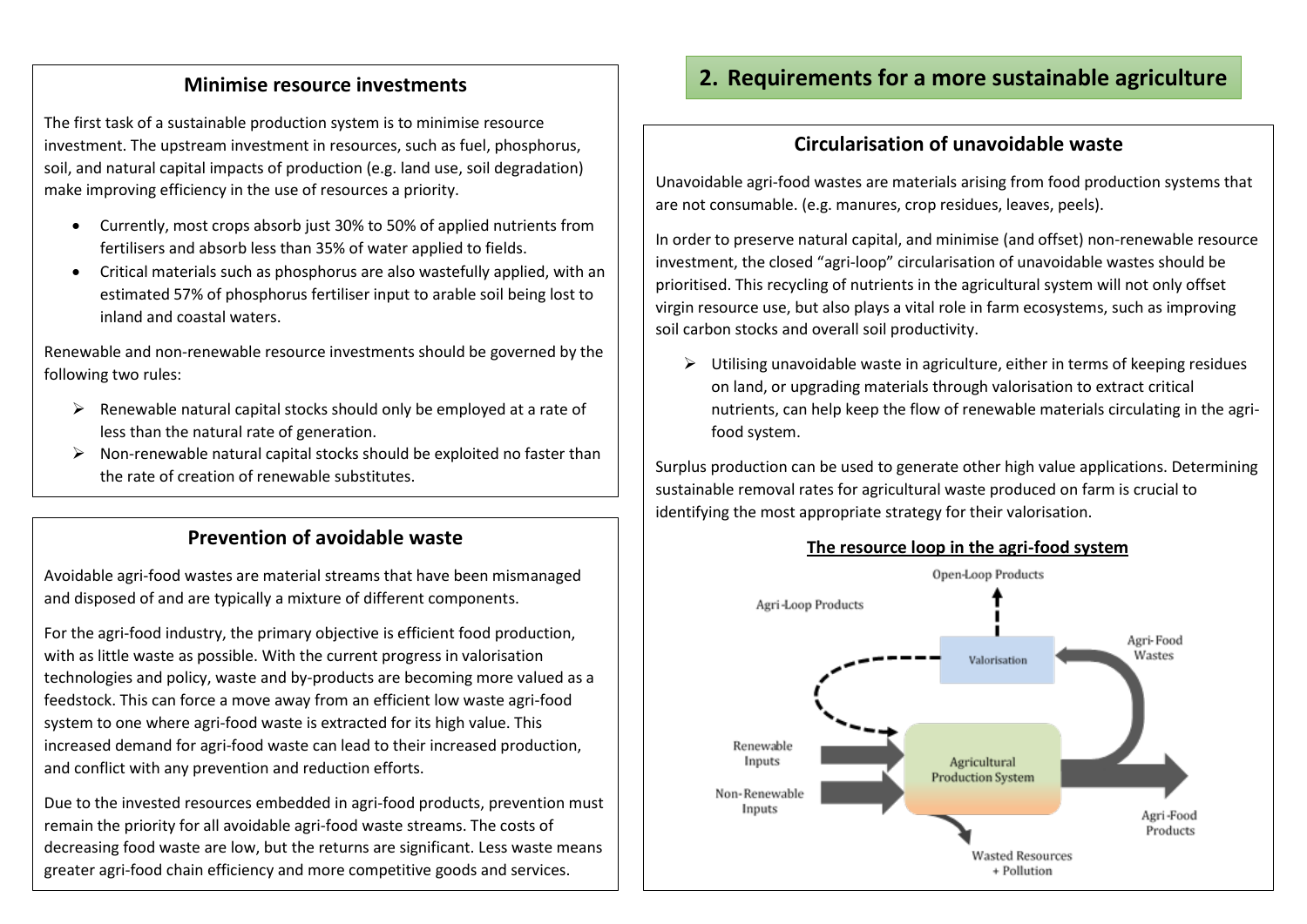## **Social equity and wellbeing**

Agricultural performance and economic viability are ultimately tied to the social wellbeing of the farmers and rural communities. Agricultural practices must benefit those whose livelihoods depend on it, by increasing access to resources and assets, participation in markets and job opportunities.

The community supports the enterprise (with employees, infrastructure) and the agricultural enterprise supports the community, with the food, fibre and materials that it can generate.



## **Conservation and circularisation through space and time**

In addition to the efficient cycling of resources, sustainable agriculture practices must also directly conserve and enhance natural capital. Ensuring the long-term productivity of natural resources and resiliency of the enterprise means that value chains must operate so that there is no net loss of natural capital.

➢ Maintaining soil carbon levels and overall soil health are critical to this conservation. Practices such as reduced or zero tillage, cover crops, and diverse cropping systems help to protect ecosystems and conserve the productive capacities of the land. Utilising agricultural waste on land to cover soil further helps by reducing the risk of erosion and runoff.

Circularisation through space and time has also major impacts on sustainability. The primary production of crops employs many resources (energy, water, chemicals) and ecosystem services (soil fertility), yet the consumption may in a different location. Sustainable agriculture needs to address the scale of loops, in order to prevent the exploitation of resources in one area to satisfy demand in another.

 $\triangleright$  Creating and transporting meat or milk products from areas high on the water scarcity index to locations low on the water scarcity index, without addressing the 'circularisation' of water will only exacerbate scarcity issues at the point of production.



### **Capital investment in the agricultural production**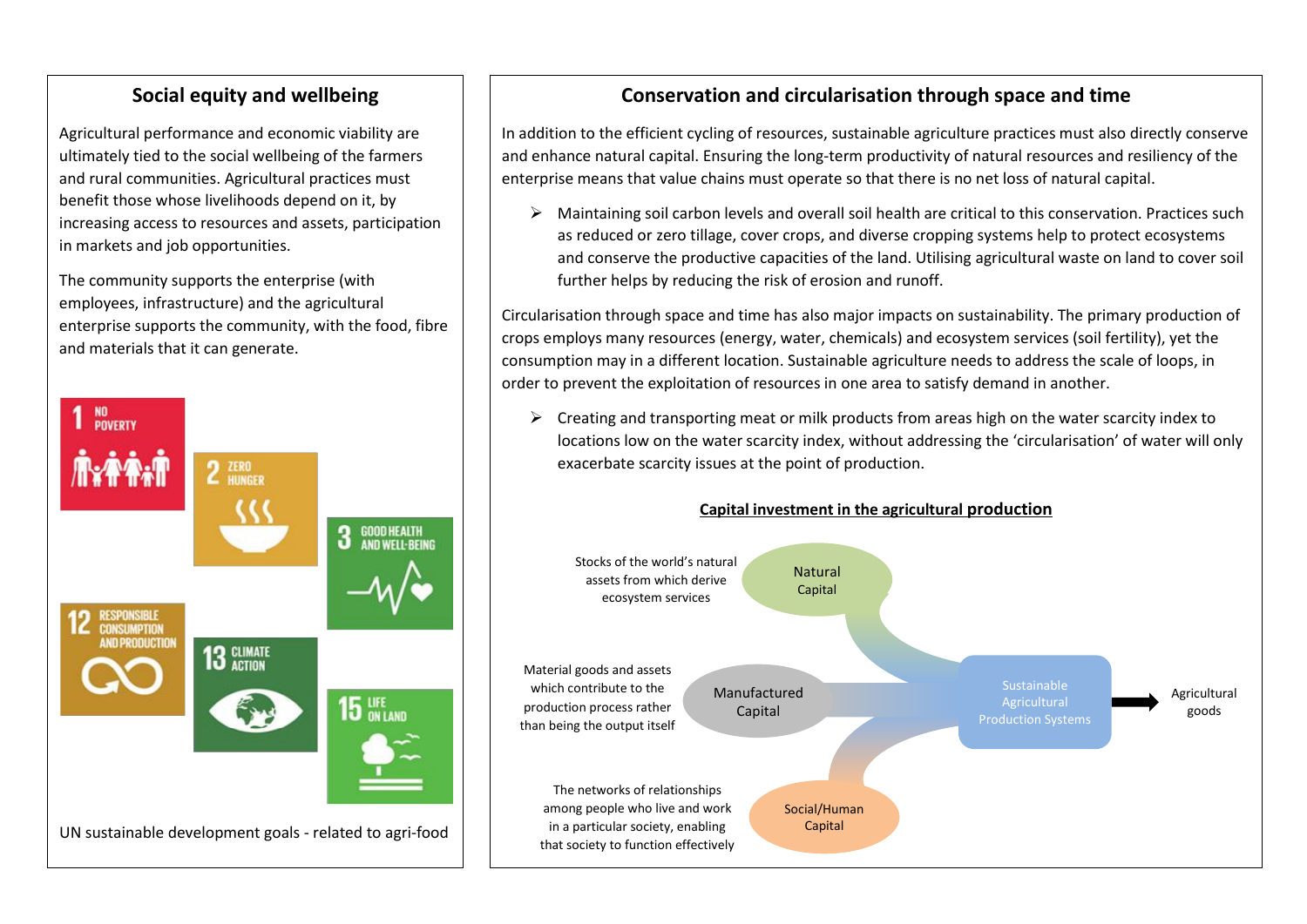## **3. Barriers and recommendations for more sustainable agricultural production systems**

A constraints analysis has been conducted to identify the current barriers to the implementation of more sustainable agricultural production systems, accompanied by action areas and approaches to address these barriers. The scope of this analysis includes the uptake of sustainable production methods up to the production of agricultural waste, co-products, and by-products; either to 'farm-gate' or 'factory-gate', depending on where they are produced. Key findings of the analysis are listed below.

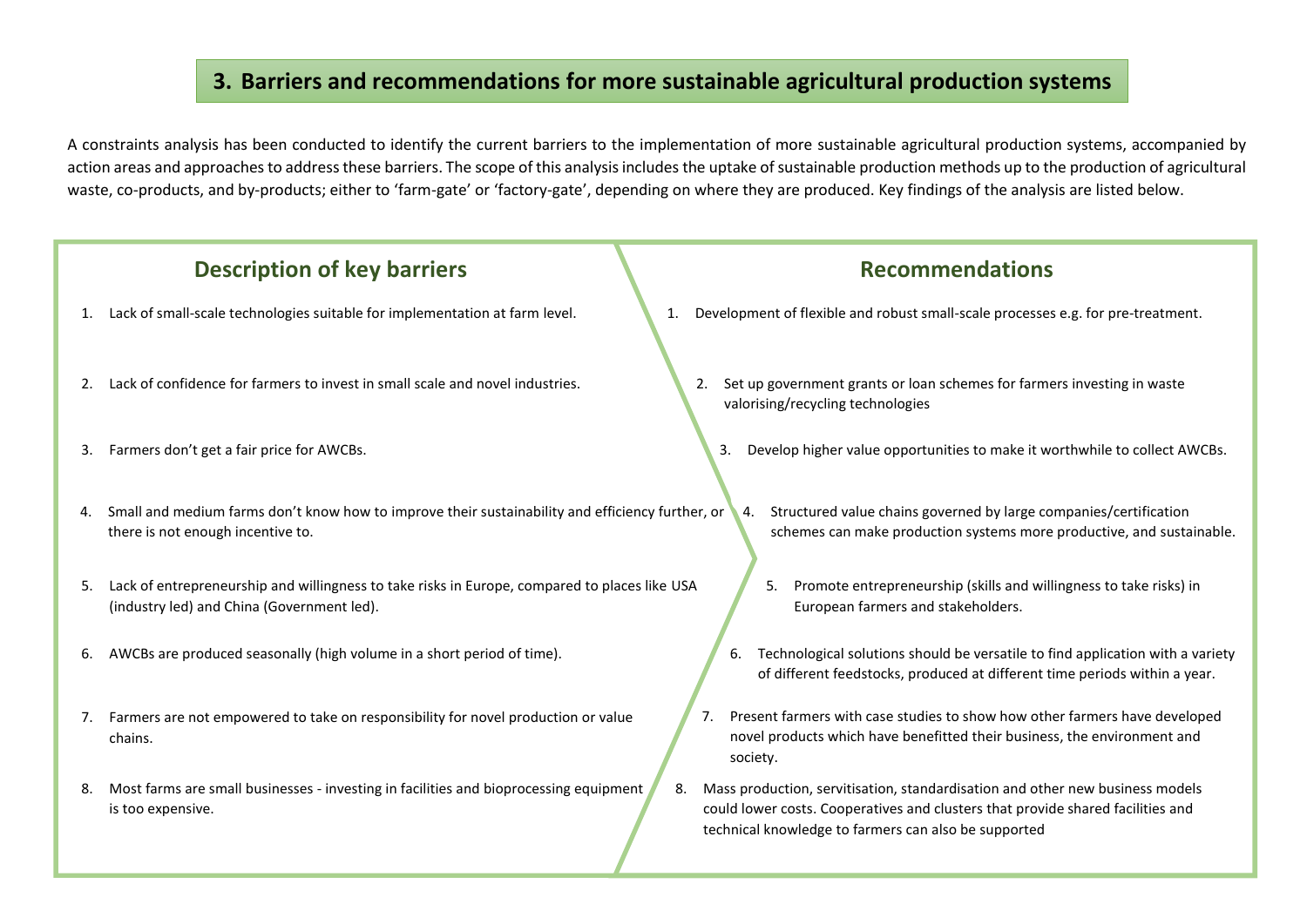## **4. Barriers and recommendations for sustainable value chains**

NNFCC, in collaboration with Agrocycle partners, identified the main limiting factors and constraints that prevent or slow the development of novel value chains and the commercialisation of new valorisation technologies. Recommendations on the actions required to overcome these challenges and maximise the value captured from the exploitation of agricultural waste, co-products, and by-products in Europe have also been developed. The most severe constrains are listed below.

## **Description of key barriers Recommendations**

- 1. Bio-based materials often do not have the same properties and functionalities as conventional fossil-based ones.
- 2. It is cheaper to develop products from petrol and the value chains are already developed.
- 3. Market is the most important barrier. If there is not enough market demand from consumers there is no demand for production.
- 4. Absence of financial incentives. But we do not want to push market too strong as it could get flooded and reduce value, or incentivise waste valorisation over waste reduction and
- 5. Relationships between actors in the waste valorisation industry are vital but not established, which makes it difficult to set up new value chains.
- 6. Many agricultural wastes have low density, high moisture content and are thus not worthy for transportation.
- 7. Many wastes and by-products are heavily regulated or cannot be valorised in certain markets.
- 8. There is a high risk and cost to start new value chain.

- 1. Improvement of performance of bio-based products and development of new equipment and applications that best match the properties of currently non-drop-in offers.
	- 2. Invest in industrial research to bring down costs of AWCB-based production.
		- 3. Support market demand through public procurement (e.g. Bio-preferred USDA), public-private joint ventures, consumer engagement and educating
			- 4. Support bio-based products get to commercialisation stage or create financial incentives. b) Investigation of new business models
			- 5. Facilitate actors across the supply chain to build relationships through clusters, events (e.g. AgroCycle Hub meetings) and projects like
		- 6. Develop small and flexible pre-processing plants and implement them locally to increase transport worthiness. Development of higher value products to make the collection and transport worthwhile.
	- 7. Change policies to allow more wastes to be utilised with less 'red-tape'. For example, allow insects fed on food waste to be feed for livestock and fish.
- 8. Launch as a joint venture for each technology involved in the cascade to spread risk across new value chain.